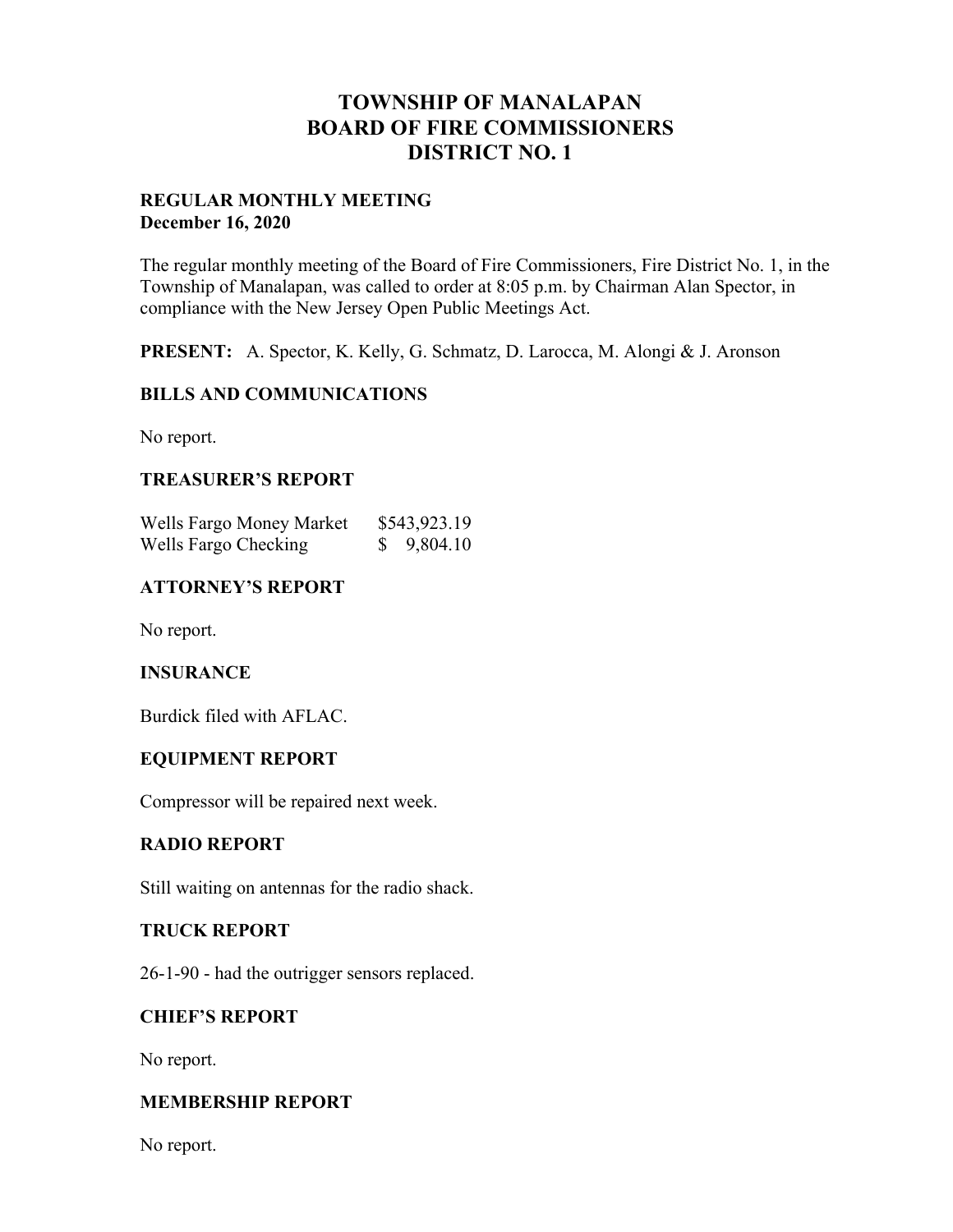### **ASSOCIATION REPORT**

Discussed auxiliary rules.

#### **TRUSTEES' REPORT**

No report.

#### **OLD BUSINESS**

See attached.

#### **NEW BUSINESS**

Commissioner LaRocca made a motion to pay all vouchers; this was seconded by Commissioner Schmatz. All voted aye.

The audit was sent to the State.

The State has received the budget.

Commissioner Schmatz made a motion for \$500 to install lights on pole in the lot; this was seconded by Commissioner Spector. All voted aye.

Meeting opened to the public at 8:37 p.m.

A motion was made by Commissioner Spector to adjourn; it was seconded by Commissioner Kelly and all voted aye.

Meeting adjourned at 8:45 p.m.

 Respectfully submitted, Kenneth Kelly, Clerk